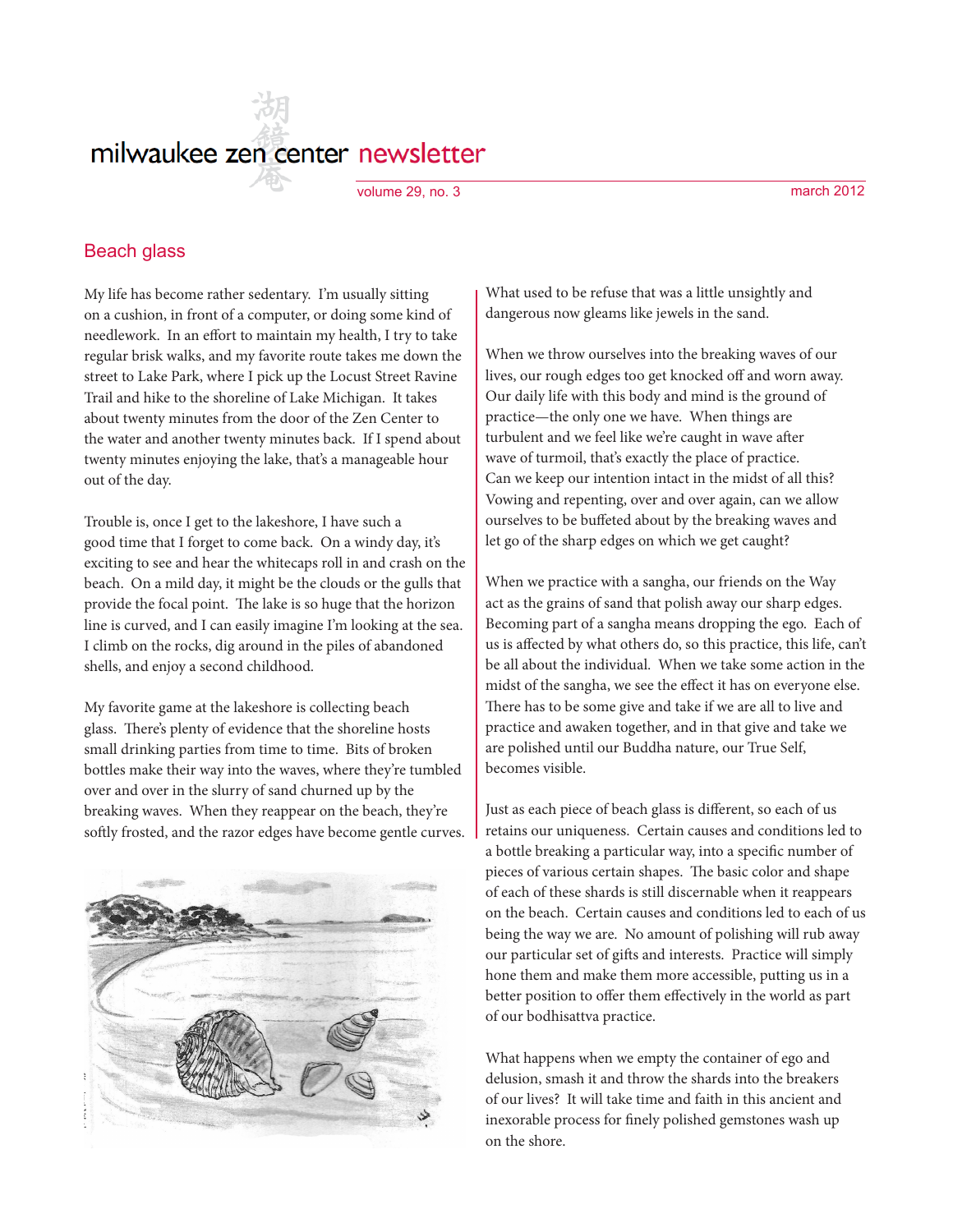# *Upcoming events*

### $\blacksquare$  *May*

#### 5 Informal breakfast 8 am

For the first breakfast of the month, we put aside our oryoki for an informal meal, where practitioners can chat, catch up and get to know each other.

#### 6 Work day 12-4 pm

After a potluck lunch, we'll set to work on the grounds.

# 12 Dharma transmission celebration

for Tomon Marr 9:30 am

The sangha will come together to recognize the end of Tomon's formal training with Tonen and her authorization to teach and function as clergy on her own.

#### 13 Mother's Day observance

Before the Sunday dharma talk, we'll chant for our mothers. Please bring a photo of your mother for our special altar.

#### 19 &20 Two day sitting

Dig into zazen practice by sitting for an extended time. This is the last two-day siting until the fall.

#### $\blacksquare$ *June*

2 Informal breakfast 8 am See May 5 information above.

#### 3 Guest talk and work day

The weekly dharma talk will be given by guest teacher Taizen Dale Verkuilen from the Stray Dog Sangha in Madison. After a potluck lunch at noon, we'll set to work on the grounds.

#### 5—7 Visit from Vivian Gruenenfelder and Zuiko Redding

Vivian (Shasta Abbey, CA) and Zuiko (Cedar Rapids Zen Center, IA) will be following the regular practice schedule with the sangha; please come and join them. On the evening of the 6th (Wednesday), the first period of zazen will be followed by a tea and social time with our visitors so that sangha members can get to know them or renew acquaintances.

#### 17 Father's Day observance

Before the Sunday dharma talk, we'll chant for our fathers. Please bring a photo of your father for our special altar.

For complete and current information about our practice and events schedule, please visit us online at *www.milwaukeezencenter.org.*

# Great Sky Sesshin

# at Hokyoji Zen Practice Community

August 11—18

This Soto Zen style sesshin draws together teachers and practitioners for seven days of deepening their understanding of the dharma under the extraordinary great sky of Hokyoji. Our theme and text for this year's sesshin is Dôgen's *Shôji* (Birth and Death) fascicle of the *Shôbôgenzô*. For details, please visit our website at *www.milwaukeezencenter.org.*

# *Dharma Book Fund has regional impact*

The Dharma Book Fund has made written teachings available to practitioners in more than a dozen institutions around Wisconsin.

The fund was established by MZC's board of directors in October 2011 at Tonen O'Connor's semi-retirement to honor her work with prison sanghas and her interest in issues of literacy. The fund makes dharma books available to those who cannot acquire them on their own. Donations to the fund continue to be accepted.

"We've distributed dharma books to chapel libraries, teachers for use with sanghas, and some individual inmates," Tonen reported. "Our generous donors have made a considerable impact. I'm sure that there will be more opportunities for distribution of dharma books, once we have replenished the fund."

MZC continues to accept donations to the fund by check or through the website at *www.milwaukeezencenter.org/donations/index.html*

*Correctional institutions:*

- Green Bay
- Oshkosh
- Taycheedah
- Waupun
- Dodge
- Kettle Moraine
- **Redgranite**
- Fox Lake
- Columbia
- New Lisbon
- Racine

#### *As well as:*

- Oakhill Correctional Facility
- Wisconsin Secure Program Facility
- Wisconsin Resource Center (both men's and women's divisions)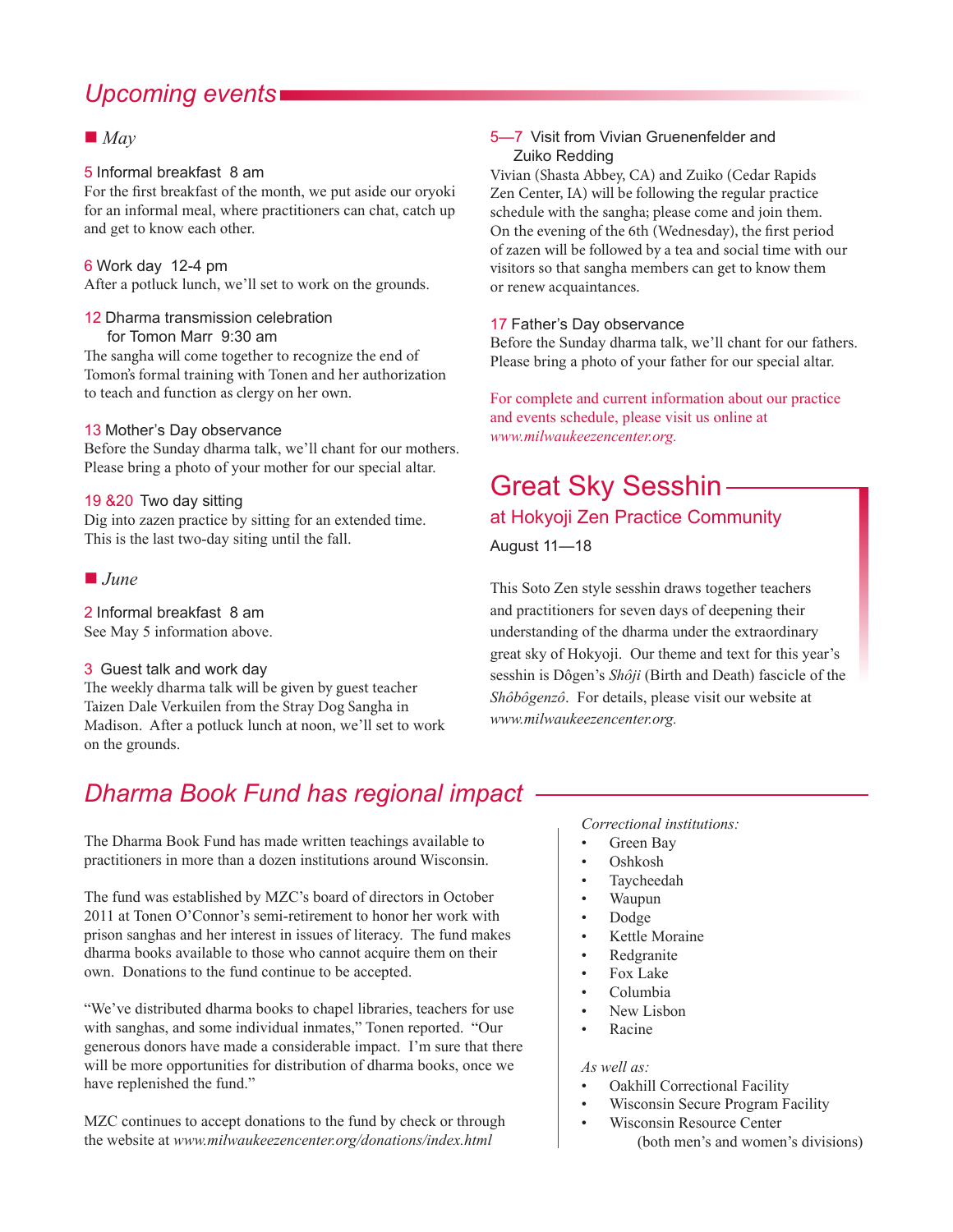# *Happenings*

Sangha members gathered for the 2012 annual meeting on March 10. The group heard updates from the treasurer, practice director and president, and elected directors to the board. New directors Mary Bernau-Eigen and Rusty Borkin joined incumbents Peter Johnson, Linda Gee, Pete Tofte, Larraine McNamara-McGraw and Susan Winecke.

To mark the one-year anniversary, Sotoshu Shumucho, the headquarters of our denomination, requested that temple bells be rung at the exact time of the Great East Japan Earthquake: March 11, 2:46 pm. That's March 10, 11:46 pm Milwaukee time, when Hoko donned robes and sounded the zendo bell.

March was a busy month of public speaking for Tonen. She gave a presentation on the core teachings of Buddhism, sponsored by the School Sisters of Notre Dame, that was well-attended by both members of the order and the general public. Later that week she gave a talk at Marquette University on meditation as a way of knowing beyond intellectual conceptualization. The next day Hoko joined her at Marquette to lead a zazen workshop.

Hoko gave the silent reflection at this year's International Women's Day event at Mount Mary College. Amidst a room full of women with roots in Africa, Southeast Asia, the Middle East and Europe, she said a few words, led a moment of silence, and ended with a chant.

Hoko and Tonen attended meetings of the Milwaukee Association for Interfaith Relations, held at the Islamic Resource Center, and the Buddhist Peace Fellowship, held at MZC.

About a dozen folks were on hand March 14 to hear Madison author Barbara Verkuilen talk about and read from her Zen fable, *Zen Master Bho Li*, at Woodland Pattern Book Center. The event was cosponsored by the MZC.

Tonen's prison ministry work has included pastoral visits to Kettle Moraine Correctional Institution, Redgranite and Oshkosh Correctional Institutions, and a Buddhist group meeting at OSCI. as well as weekly visits to Racine Correctional Institution. She also attended the biannual meeting in Madison of the Department of Corrections Religious Practices Advisory Committee, and consulted with Judy Hall, coordinator for the Midwest Meditation Volunteers and Chaplain Ron Beyah concerning the meditation program at the Milwaukee Secure Detention Facility.

Rogers Memorial Hospital received a pastoral visit and group presentation from Tonen as well.

MZC was bursting at the seams when 35 sociology of religion students from the Milwaukee Area Technical College spent the evening learning about Buddhism. Hoko gave a talk and then opened the program up to lively discussion.

The sangha celebrated Buddha's birthday on April 8 with chanting, bows, bathing the baby Buddha, and refreshments.

#### **Visit our online gift shop**



Shirts, totes, mugs, mousepads and more! Two styles of totes available displaying MZC's logo.

Visit our *Gift Shop* at *www.milwaukeezencenter.org*

### *Visit us online at*

### **www.milwaukeezencenter.org**

- Daily happenings on our *What's New* page
- Recorded dharma talks
- Newsletter archives
- Latest information on events and activities
- Donate or sign up to volunteer online
- Gift shop and incense

# **Bookmark and visit often!**